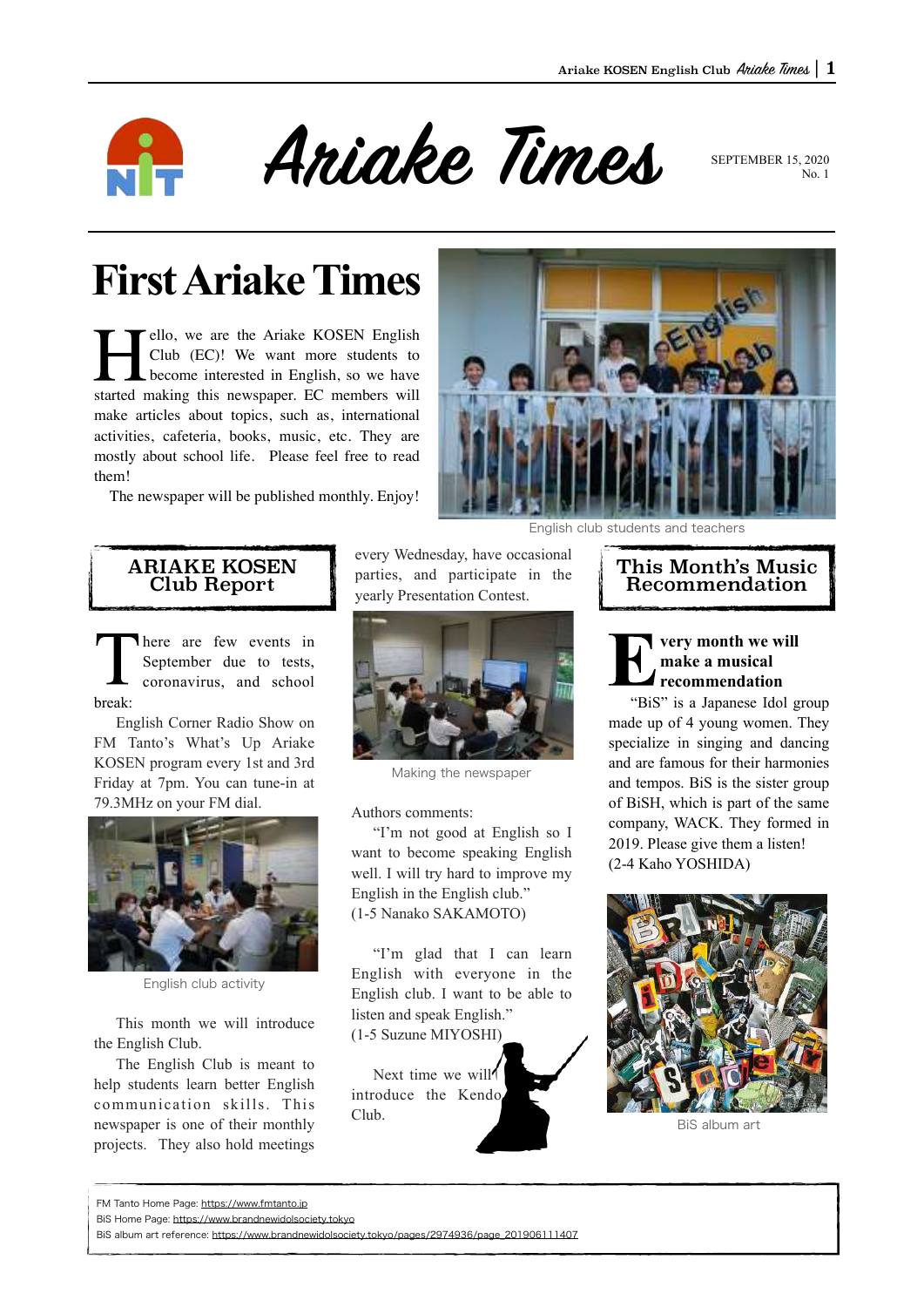#### International **KOSEN**

**W** e will introduce a foreign student or teacher and their **foreign student or teacher and their hometown every month.** 

> **INTERVIEWERS: 4L Miku KOYANAGI, 4L Saki MORIMOTO INTERVIEWEE: Prof. Richard Grumbine (G)**

Rich is an English teacher at Ariake KOSEN, from St. Louis, Missouri.

We asked him about his hometown.



Interviewee and interviewers

#### -Where is your state located in America?

Missouri is near the middle of America along the Mississippi River.

### -What it famous from Missouri?

Missouri and especially my hometown of St. Louis is famous for many things. We have some great architecture. The most famous of which is the St. Louis



St. Louis Style Pizza\*1

\* 1 <https://www.riverfronttimes.com/foodblog/2018/08/07/derienzos-pizza-is-bringing-back-st-louis-pizza-history>

\* 2 <https://www.forbes.com/sites/johnmariani/2018/11/07/st-louis-missouri-is-rebounding-from-a-long-decline-by-focusing-on-its-historic-heritage/#50ac9cfa24a3>

Gateway Arch, the world's tallest free standing arch (193m).

The city has many festivals including a Japanese festival held in the largest Japanese garden outside of Japan. St. Louis is also home to many original foods, including St. Louis Style Pizza **(see photo)**, and St. Louis Style BBQ.

Missouri also produces some good wines, I especially like Missouri Nortons. There are many famous companies in St. Louis too, like Boeing, Mallinckrodt, Bayer, Budweiser, etc. And it is home to many professional sports teams. You might know the Cardinal baseball team. St. Louis is also famous for research institutions the most notable of which is Washington University. The city has a long and deep history including being home to Native Americans, and the starting point for many expeditions. Also many artists have come from St. Louis. My favorite two are Miles Davis and Chuck Berry. The area is also famous for many scenic rivers and caves.

Ariake Kosen-mae to St. Louis on Google Maps↓ -Where would you recommend, we visit if we come to St. Louis or Missouri?

I recommend you check out some local music and food in the Delmar Loop area. And that you float one of the many scenic rivers. St. Louis also has one of the world's best zoos.

-Do you have a favorite place in the city?

I spent a lot of time in the culturally diverse neighborhood of University City and the Delmar Loop in downtown St. Louis. It has many great live houses, restaurants, and shops. The zoo is also near by.

-What surprised you most when you came to Japan?

The lack of respect for individual differences.

-Please tell us some good points about Japan and America.

I think Japan and America have done a pretty good job of putting differences behind them and becoming strong friends and partners.

Next month, we will talk to an international student from Malaysia!

——————————————



St. Louis Gateway Arch<sup>\*2</sup>